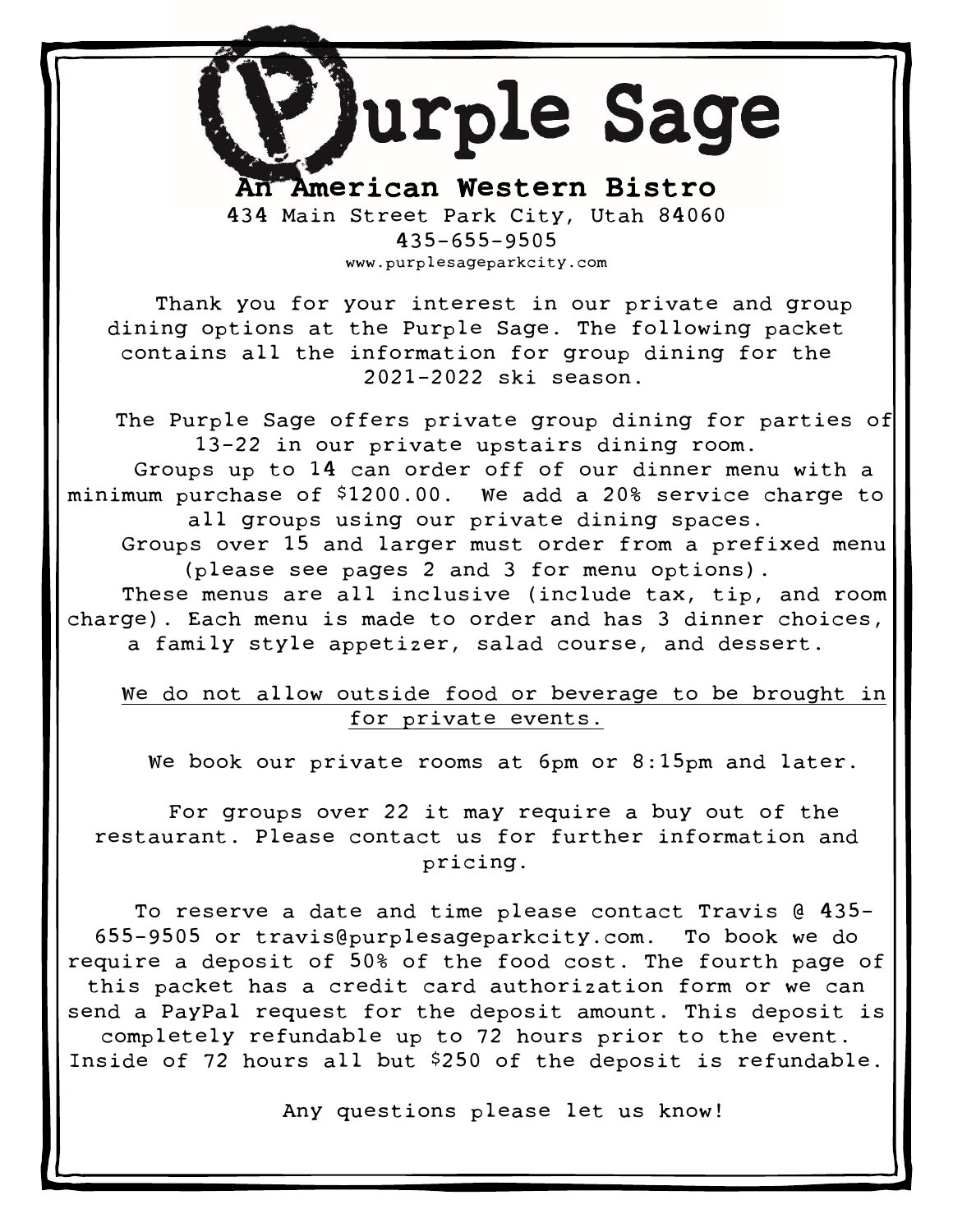Ξ  $\blacktriangledown$ I

Prospector Menu \$115 per person (Includes tax, tip, and room charge)

To Start

Warm House Made Potato Chips

With Pointe Reyes blue cheese and pepper jack, topped with green onions

Salad

Pear and Arugula

Fresh pears, house smoked almonds, Gold Creek fasiago cheese, tossed with arugula and a pomegranate vinaigrette

## Entrees

## Grilled Veal Meatloaf

Tender veal meatloaf with hints of poblano peppers and pine nuts, topped with sweet mild tomato chili sauce, and served with whipped potatoes and fried Brussel sprouts or

Utah Trout

Cornmeal encrusted pan-fried trout served with herb whipped Yukon Gold potatoes, green beans, and caramelized serrano

> pan butter or

Butternut Squash Ravioli

Housemade ravioli filled with butternut squash, tossed with Granny Smith apples, red onions, pumpkin seeds and sage brown butter and Gold Creek parmesan cheese

## Dessert

## House-made Butterscotch Pudding

Our house specialty; topped with old fashion whipped cream

or

## Bread Pudding

Our sister restaurant Café Terigo's famous bread pudding with dried cranberries and pine nuts, topped with cinnamon ice cream and hot butter rum sauce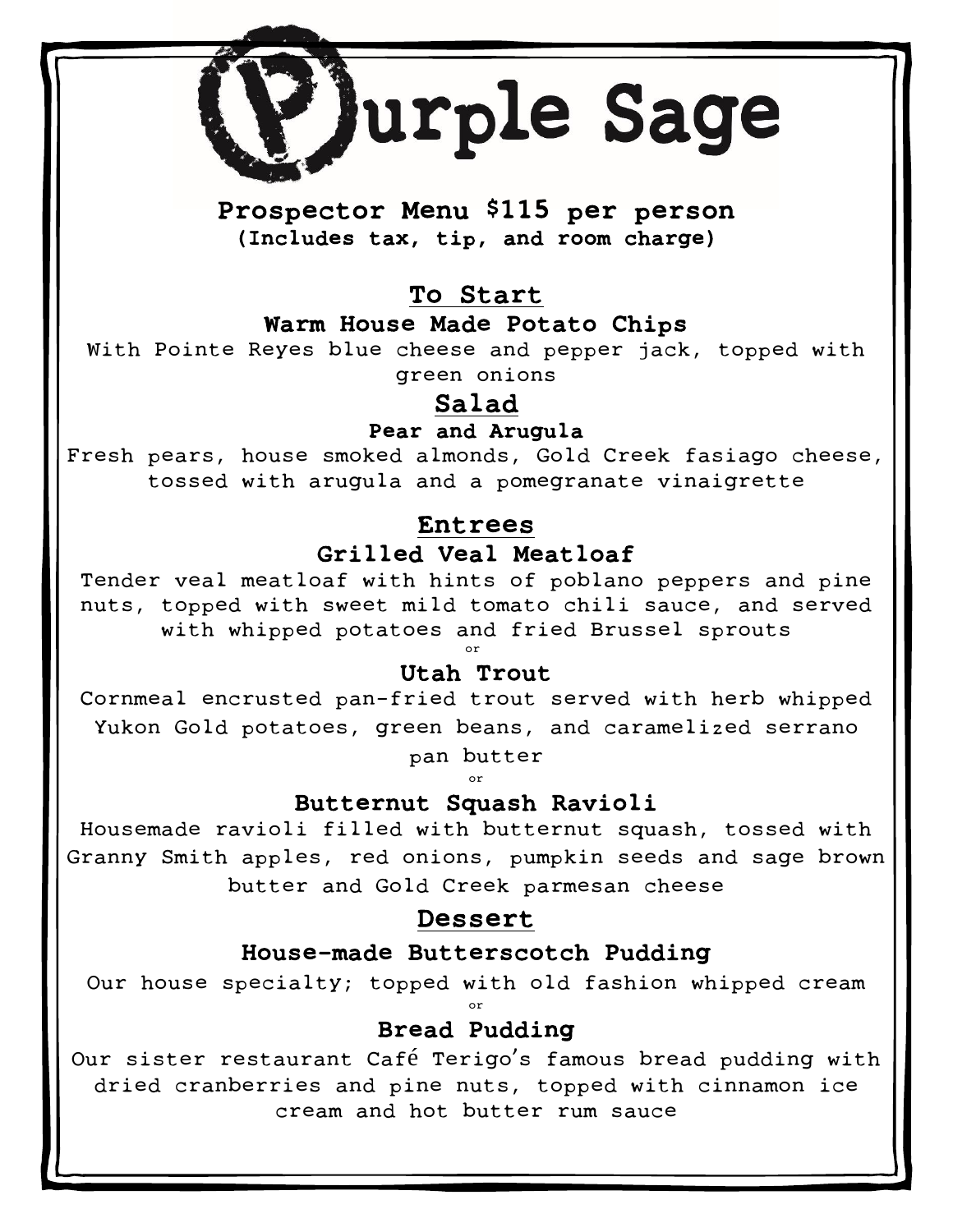

Γ

## Uinta Menu \$145

(Includes tax, tip, and room charge)

## To Start

### Purple Sage Charcuterie Board

Nightly selection of house made meats and sausages with local cheeses and traditional fixin's

## Salads

#### Iceberg Lettuce Wedge

Crispy applewood smoked bacon, grated Pointe Reyes blue cheese, tomato, shaved onion and chili ranch dressing on iceberg lettuce or

### Honey Braised Beet

Mixed greens and arugula with pistachio encrusted goat cheese, pinenuts and a champagne vinaigrette on honey braised beets

### Entrees

### Sugar and Chili Cured Duck

Seared, roasted Mapleleaf Farms duck breast and confit leg of duck served on green chili mac'n'cheese and sugar snap peas

or

### Purple Sage New York Steak

12oz Prime New York Strip steak topped with chimichurri whipped goat cheese and served with herbed fries

#### or Salmon

Grilled, organic salmon filet on parmesan and poblano heirloom corn grits with an arugula salad, corn nagè and red chile oil

### Dessert

#### Ancho Cinnamon Brownie

Chocolate brownie infused with ancho chile and cinnamon with vanilla bean ice cream, salted caramel and candied pecans

or

### Bread Pudding

Our sister restaurant Café Terigo's famous bread pudding with dried cranberries and pine nuts, topped with cinnamon ice cream and hot butter rum sauce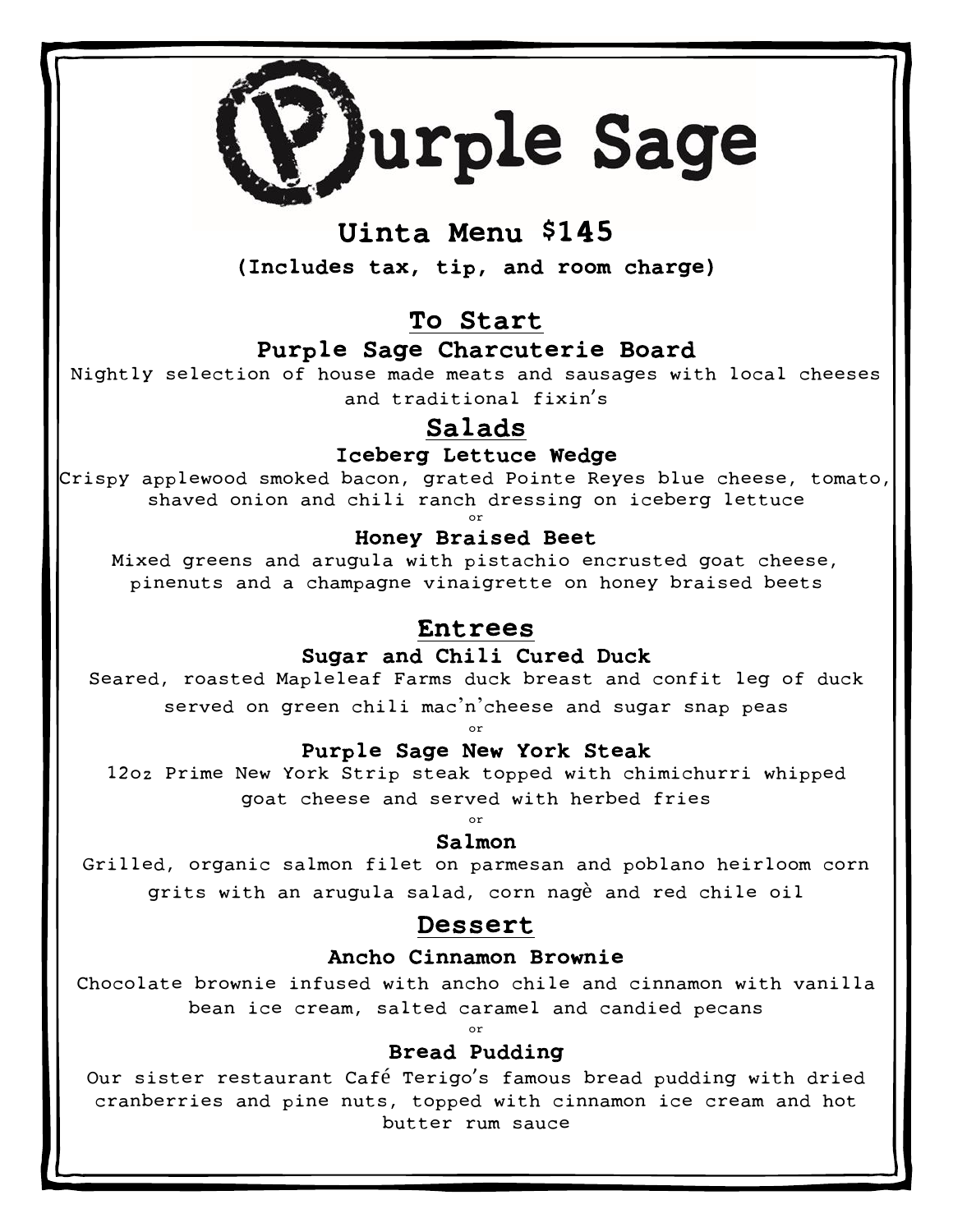| Purple Sage/EDA Inc                                                                                                        |
|----------------------------------------------------------------------------------------------------------------------------|
| 434 Main Street                                                                                                            |
| PO BOX 4347                                                                                                                |
| Park City UT 84060                                                                                                         |
| 435-655-9505                                                                                                               |
| www.purplesageparkcity.com                                                                                                 |
| CREDIT CARD AUTHORIZATION                                                                                                  |
|                                                                                                                            |
|                                                                                                                            |
|                                                                                                                            |
|                                                                                                                            |
| Date of event: _______________________ Contact Phone Number: __________                                                    |
|                                                                                                                            |
|                                                                                                                            |
| I irrevocably authorize my credit card to be used for the following                                                        |
| services at Purple Sage, Park City, Utah                                                                                   |
|                                                                                                                            |
| Please Circle One: Billing Guarantee Payment Deposit Only                                                                  |
| Comments:                                                                                                                  |
|                                                                                                                            |
| B digit code on back: _________________                                                                                    |
|                                                                                                                            |
| $\begin{minipage}{.4\linewidth} \textbf{Predict Card } \texttt{\#}: \quad \textcolor{red}{\textbf{Output}} \end{minipage}$ |
|                                                                                                                            |
|                                                                                                                            |
| (Print name exactly as it appears on card)                                                                                 |
|                                                                                                                            |
|                                                                                                                            |
| Amount of Charge Approved:                                                                                                 |
| To hold reservation                                                                                                        |
| Location fee                                                                                                               |
| 50% of menu cost                                                                                                           |
|                                                                                                                            |
| Billing Address: __                                                                                                        |
|                                                                                                                            |
|                                                                                                                            |
| Signature:                                                                                                                 |
| I warrant and represent that I am authorized to agree that charges for                                                     |
| this event are posted to this credit card. Complete and fax or email                                                       |
| to:                                                                                                                        |
|                                                                                                                            |
| $Fax$ 435-645-9564                                                                                                         |
| email: travis@purplesageparkcity.com                                                                                       |
| Purple Sage                                                                                                                |
| 434 Main Street                                                                                                            |
| PO Box 4347                                                                                                                |
| Park City, Utah 84060                                                                                                      |
| IF CREDIT CARD IS USED AS GUARANTEE OF PAYMENT, A HOLD FOR THE ESTIMATED BALANCE WILL BE                                   |
| PUT THROUGH. All INVOICES ARE DUE IN ACCORDANCE WITH CONTRACT TERMS. AFTER 30 DAYS IF                                      |
| PAYMENT IS NOT RECEIVED, CREDIT CARD WILL BE CHARGED.                                                                      |
| IF YOU HAVE ANY QUESTIONS CONTACT Travis at Purple Sage                                                                    |
| 435-655-9505 OR BY E-MAIL AT travis@purplesageparkcity.com                                                                 |
|                                                                                                                            |